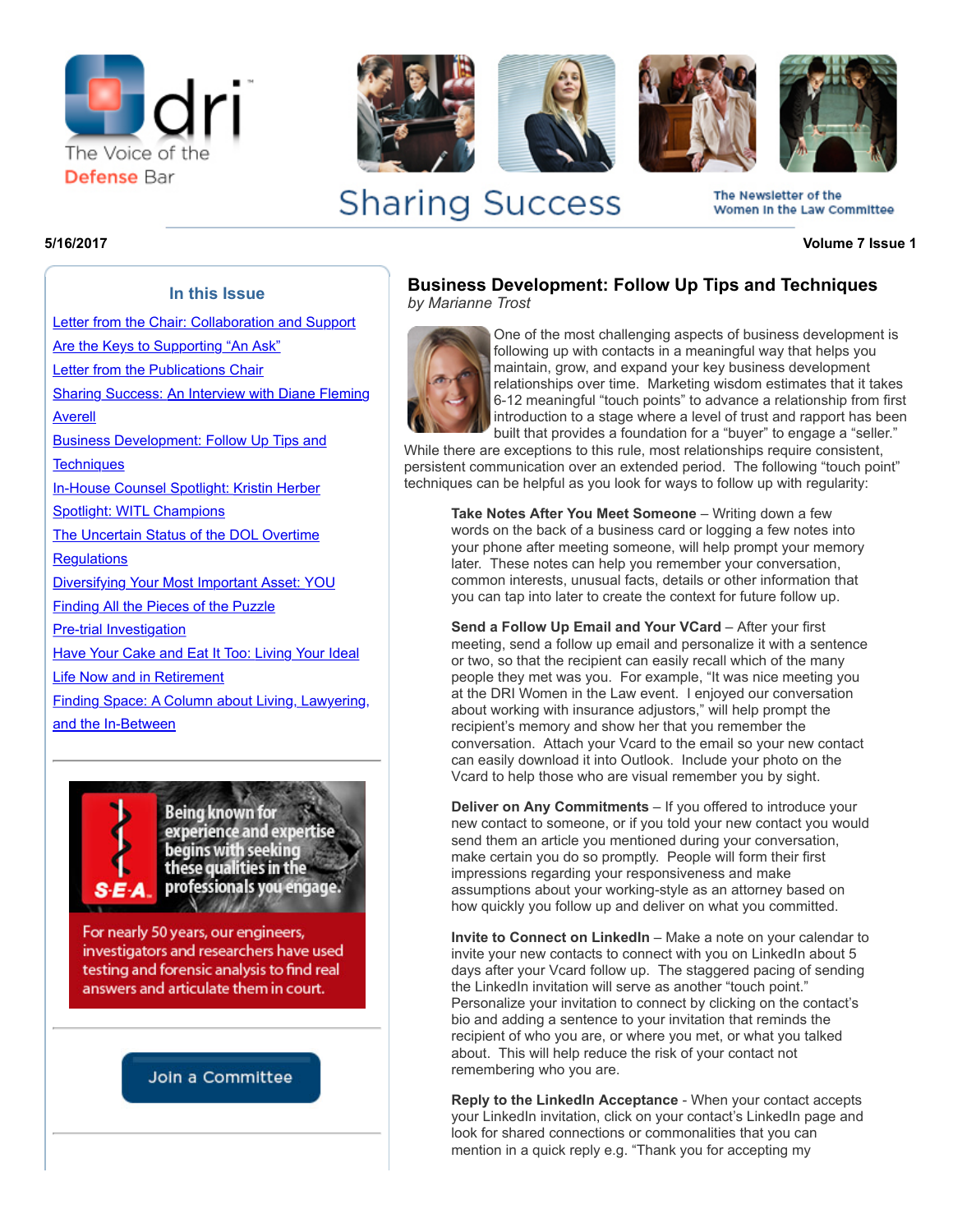#### **Committee Leadership**



**Committee Chair** Heidi B. Friedman Thompson Hine

Diane Fleming Averell

[heidi.friedman@thompsonhine.com](mailto:heidi.friedman@thompsonhine.com) **Vice Chair**

Tucker Ellis LLP



[dfaverell@pbnlaw.com](mailto:dfaverell@pbnlaw.com) **Publications Chair** Anne Swoboda Cruz

[anne.cruz@tuckerellis.com](mailto:anne.cruz@tuckerellis.com)

Porzio Bromberg & Newman PC

**[Click to view entire Leadership](http://dri.org/Committee/Leadership?code=0450)** 

#### **Upcoming Seminar**





# Looking for that perfect fit?

Introducing DRI's new, interactive, online job board, the DRI Career Center for employers and job seekers.

Go to the **DRI Career** Center now. invitation to connect. I was looking at our connections and noticed that we both know so and so. What a small world! I met her at a DRI WITL dine around two years ago." Sharing things in common or having the same connections can quickly strengthen relationships and help build rapport.

**Reach Out In Advance of the Next Event** – Make a note on your calendar of the next time the event will occur at which you met your contact. Reach out to your contact in advance of that event, let them know you will be attending, ask them if they will be attending, and perhaps offer to meet ahead of time so you have a few minutes to catch up one-on-one.

**Provide Something of Value** – Be on the lookout for something of value that you can pass along to your contact. It could be an article on a topic of interest, a link to a blog post that is relevant to your contact's business, a link to a website that your contact would find interesting, a flyer about a CLE or trade association seminar, an e-Alert on an issue that your contact is encountering, or consider passing along a resource that would be appreciated. Make certain you share information that is relevant and of interest. Spread these types of "touch points" out over time so you have "reasons" to stay in touch every few months.

**Do Something Thoughtful** – As your relationships progress, you will come to know more about your contacts than just their job responsibilities, and you will be able to follow up in ways that show that you care. Most people appreciate it when others take the time to think of them in a genuine and authentic way, just as most of us know when we are being used or manipulated. When coming from a place of sincerity, consider sending a hand-written note of congratulations, or a card to express sympathy, or a small gift to celebrate a milestone, or pick up the phone and call your contact to ask how they are doing, or simply send an email and let your contact know you are thinking of them.

**Ask Questions** - If you don't know how to connect or follow up with your contact that is often a sign that you need to find an opportunity to learn more about them. Set up a Google Alert so you are notified if your contact is in the news. Go on your contact's website and media page to find out the latest trends or achievements. When speaking with your contact, ask a few open ended questions to learn more about what they do, why they like it, what challenges they encounter, or what opportunities lay ahead. If the conversation expands into non-business topics, take note of common interests and remember a few of the details. The more you learn about your contacts, the more possible avenues for follow up you will uncover, which will make future communication easier and more relevant.

**Coordinate Your Activities** - If you are traveling to another city, reach out in advance to contacts in that location whom you might be able to meet while there. Offer to stop by a contact's office and learn more about what they do. If you are attending a conference, ask your contacts in advance if they will be attending and coordinate meeting, sitting together, or doing a break-out session together. If you are putting together a panel, think about whether any of your contacts would be a good fit. If you are planning and activity, ask yourself whether any of your contacts would enjoy participating with you. Creating shared experiences often strengthens relationships and can take the place of multiple "touch points" as you grow your relationships.

**Pace Yourself and Be Consistent Over Time** - Keep in mind that no two people are the same and no two relationships are identical. Cultivate each relationship at its own pace and in its own way. In some instances your "touch points" will unfold quickly, in other instances your "touch points" will require the passage of many months and even years. Be patient and consistent,